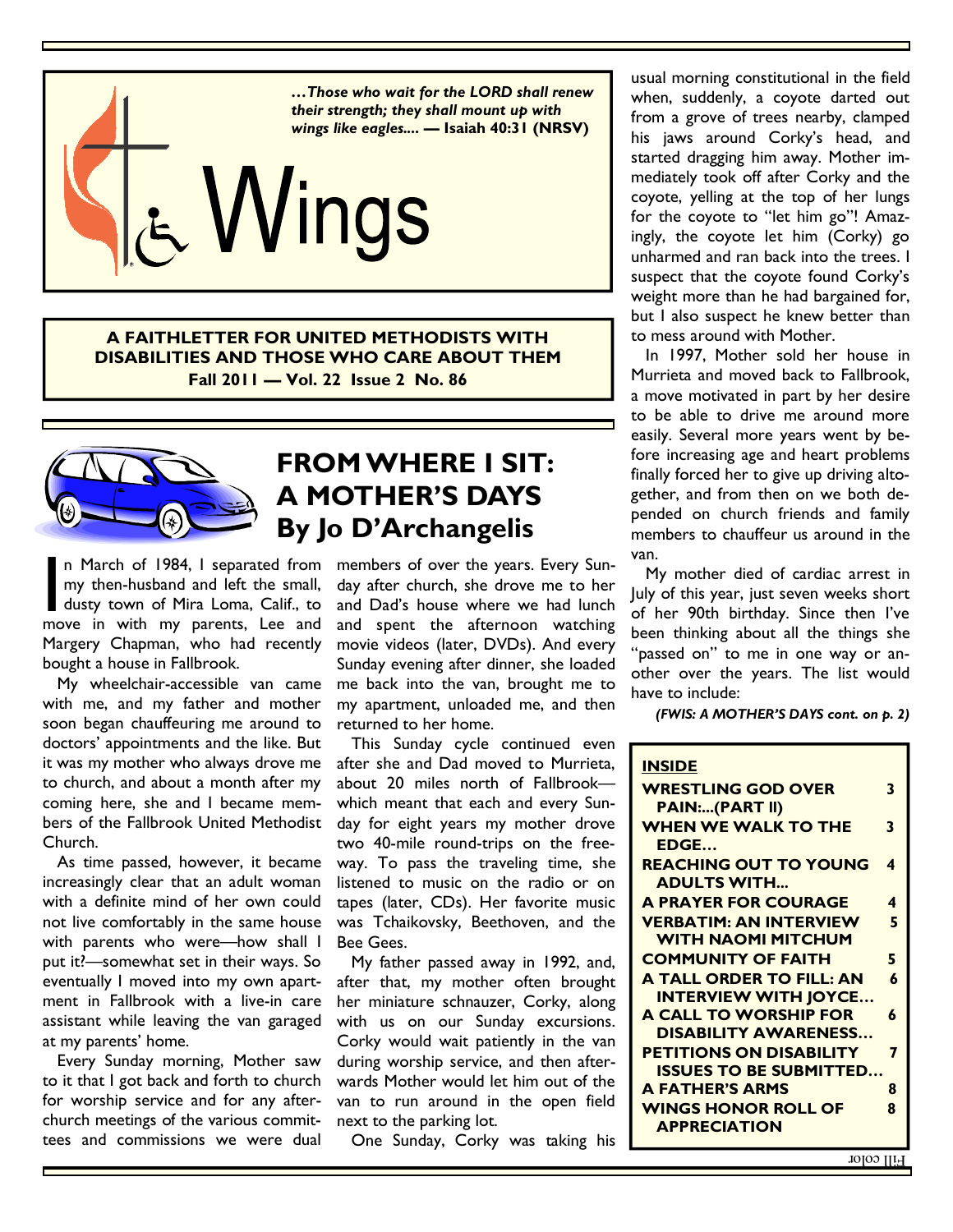#### *(FWIS: A MOTHER'S DAYS cont. from p. 1)*



 1. A spirit of both stubborn determination and adaptable

resiliency

 2. A faith rooted in Methodism (When I was about 10-years-old and just starting to read the Bible, Mother, who had been born and raised a Methodist, pointed out the John 3:16 verse—"For God so loved the world…"—and told me that was what all *Methodists* believed. OK, I know now it is actually what all *Christians* believe, but I still like to think of it as peculiarly Methodist)

 3. A good, sometimes snarky sense of humor (This plus the determination, resiliency, and faith listed above helped

her to meet the challenges of an unhappy marriage, chronic health problems, and a child with a severe disability.)

 4. A love of animals (In fact, we both became vegetarians 25 years ago because of our love for animals rather than for any health reasons.)

5. A love of movies

 6. A love of music (My personal preferences, however, are Tchaikovsky, Beethoven, and Eric Clapton.)

 7. An acceptance of people who are considered "different," if not downright stigmatized, by society (For my mother this acceptance extended, of course, to people with disabilities, but it also included other groups. For example, she



**A** non-official quarterly newsletter for United Methodists with disabling conditions and all others interested in the issues of disability, accessibility, and the church

#### **FOUNDER/EDITOR COMPUTER LAYOUT/GRAPHIC DESIGN**  Jo D'Archangelis

**CONTACT** Send all correspondence—including feedback, original writings, items from other sources, and changes of address—to Jo D'Archangelis, Editor; mailing address: 592 Ammunition Road, Apt. 1, Fallbrook, CA 92028-3191; phone/fax: 760-723-2668 (please call before faxing); e-mail: jdarchangelis@roadrunner.com.

**E-WINGS** Two electronic versions of *Wings* are available: 1. A full newsletterformatted version with color graphics in PDF format, and 2. A partially-formatted text-only version without graphics in Microsoft Word Document format (screen readers seem to work best with the Word Document version). Attached files in PDF format can be opened with Adobe 6.0 or higher software which is easily downloaded from Adobe.com at no charge.

**WINGS ON THE WEB** Selected back issues of *Wings* in PDF format and Word Document format plus information about the newsletter and its founder/editor may be found at the United Methodist Association Of Ministers With Disabilities (UMAMD) website, www.umdisabledministers.org. Click on the *Wings* banner near the bottom of the home page.

**DONATIONS** *Wings* is an all-volunteer undertaking, but financial assistance is needed for printing and mailing costs as well as for the purchase and maintenance of the computer equipment used by the editor. Most of our funding comes from reader donations. There are no subscription fees. If you think *Wings* is worth it, please make out a check or money order payable to "Fallbrook United Methodist Church" (or "FUMC"), mark it "Wings," and mail it to Fallbrook United Methodist Church; church address: 1844 Winterhaven Road, Fallbrook, CA 92028; phone: 760-728-1472; fax: 760-728-7433; e-mail: FUMC1887@sbcglobal.net.

| <b>Basic Angel</b>   | $$5-514$      | <b>Major Angel</b> | $$15-524$ |
|----------------------|---------------|--------------------|-----------|
| <b>Super Angel</b>   | $$25-$49$     | Mega Angel         | \$50-\$99 |
| <b>Awesome Angel</b> | \$100 or more |                    |           |

never could understand all of the negative hoopla about gays and lesbians.)

 Mother's memorial service was held on August 14 at the Fallbrook UMC. Dr. Dennis Ginoza, one of our former pastors, now retired, wrote down some special remembrances he had of Mother over the 17 years he had known her. He was, unfortunately, not able to attend the service himself, but his words were read by our current pastor, Dr. Bradley Resare, and they included the following:

 *"Margery drove her van like she would a bus: she whipped around the corners (I saw her), and she owned the road, I might say. Margery was Jo's right hand, her core support, and companion friend; actually, they were the same to each other."* 

 We should all, disabled and nondisabled alike, be so blessed as to have people in our lives like my mother who, when we can't do it on our own, make sure we get to where we need to go, even if it means whipping around a few corners.

> **This Fall 2011 issue of Wings is dedicated to the memory of Margery Christine Chapman 1921-2011**



### Note To Reader:

 If you are a computer user who receives the paper-and-print version of *Wings*, would you consider switching to *E-Wings—*either in the PDF version or, for use with a screen reader, in the MS Word Document version? Please e-mail me at: jdarchangelis@roadrunner.com.

Jo D'Archangelis, Editor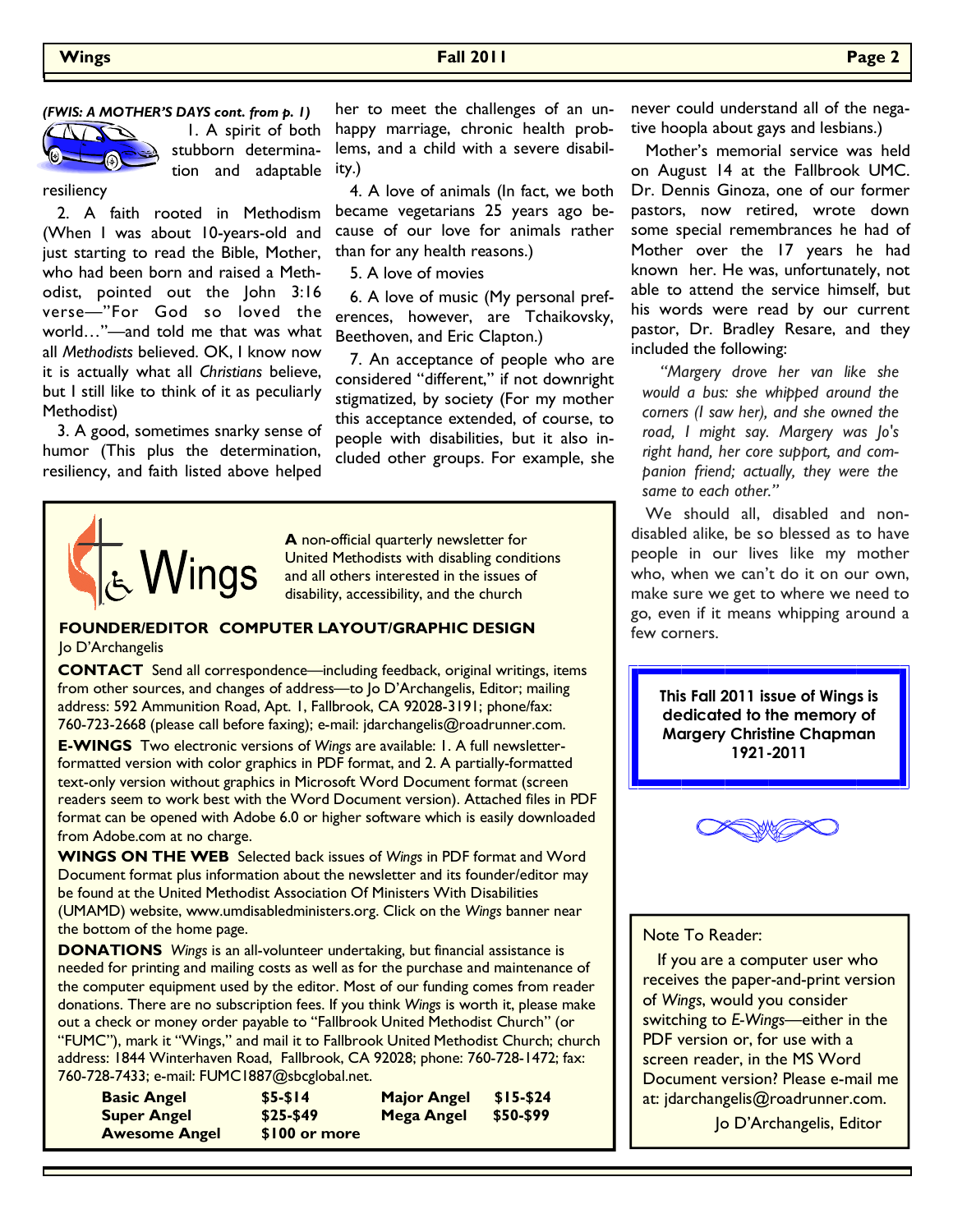

# **WRESTLING GOD OVER PAIN: AN INTERVIEW WITH JONI EARECKSON TADA (PART II) By Robin Russell**

**(The following is part two of an interview with Joni Eareckson Tada, founder of Joni and Friends, a California-based ministry for persons with disabilities. In her book,** *A Place of Healing* **[David C. Cook, September 2010], Tada recounts her struggles with chronic pain. Diagnosed with breast cancer last year, she spoke with [***UM Reporter***] managing editor Robin Russell on July 30, 2010, the 43rd anniversary of the diving accident that left her a paraplegic. — Editor)** 

*Y ou've received from time to time some rather misguided "advice" from Christians on faith and healing. How has that contributed to vour some rather misguided "advice" from Christians on faith and healing. How has that contributed to your pain—and how do you handle it?* 

 I've gotten a lot of e-mails and letters from well-meaning, well-intentioned people who say that I ought to be healed, that I don't have enough faith or that, "There must be sin in your life."

 Not long ago somebody asked me, "Joni, I'd like to pray for your healing. How may I do that?" She was expecting me to say, "Well, have God get me up out of this wheelchair." But instead I said, "May I tell you what I really need to be healed from? I need to be healed from self-centeredness. I need to be healed from this itchiness to get things my way, this propensity of mine to want to take credit for things. Ask God to heal me of my pride, or my impatience with certain people, my laziness in reading God's word. These are things I would love to be healed from, to be set free from."

 Jesus delighted in healing people physically, but what he said in Matthew 18 was incredible: "If your hand or foot causes you to sin, cut it off. If your eye causes you to sin, gouge it out, throw it away. It's better to for you to go through life with one eye than to have two eyes and be thrown into the fires of hell."

 Basically what Jesus is saying is the priority of spiritual healing trumps physical healing. He's healing all these people left and right, but then he says if you don't get your act together with

God, it's better that you go through life blind rather than live with self-centered pride and impatience.

*You've become so well-known that you say you sometimes feel like a target, that if you falter in how you cope with your disabilities it will somehow damage God's name. Do you ever grow weary of being an inspiration to others?*

 All of our lives are always on display. Every day, what we say, what we do, how we respond to circumstances, the way we treat people—people are observing the way we act. And we are being a witness whether we like it or not, whether it's for good or bad. And many people are observing how seriously we really do take God.

 Sometimes I'm tempted to think, "God, I deserve five hours of bitterness this week. I deserve time off from obeying you. Could I just have a little time off here?" But none of us deserves time off or coddling a self-centered way of looking at things. Even at the most critical junctures—when the medical reports are bad, when our husbands are abusive, or when our kids don't care, when the medical bills pile up we're called to respond in a way that honors God at every turn. I'm just reminded of it a lot more frequently than others.

*I understand that [July 30] is the 43rd anniversary of your diving accident that left you a quadriplegic. Do you somehow mark that date?*

 Usually I mark it by eating my mother's crab cakes—her recipe. We had Maryland crab cakes last night. That was kind of our way of earmarking this as a date to commemorate. Little did I realize that God would use this wheelchair to start a worldwide ministry, which would reach so many people with the gospel.

 Even today, as I am speaking with our Wheels for the World teams and taking wheelchairs around the world, holding our family retreats, ministering to thousands of disabled kids and adults and family members this summer—that's wonderful! I consider it a special treat from God on this day to be able to recount these things and celebrate with you what God has done and is doing.

 And I pray that breast cancer is not my ticket to heaven. I pray that like Hezekiah, I'll have 15 more years at least of productive ministry that I can serve him in the kingdom.

**(According to Tada in her recent** 

**blogs [www.joniand friends.org/ blog/], PET scans remain clear after several weeks. Although she continues to take daily medication to prevent recurrence of the cancer, the hopes of her and her husband and her doctors remain high. — Editor)** 

**Adapted from the United Methodist Portal website (www. umportal.org)—Nov. 12, 2010; originally published Aug. 20, 2010. Russell may be e-mailed at rrussell@umr.org.** 

 $\bigvee$ hen we walk to the edge of all the light we have and face that step into the darkness of the unknown, we must believe that one of two things will happen: there will be something firm for us to stand on or we will be taught how to fly.

> **— Anonymous — A Wings Encore—originally printed in Fall 2004 issue.**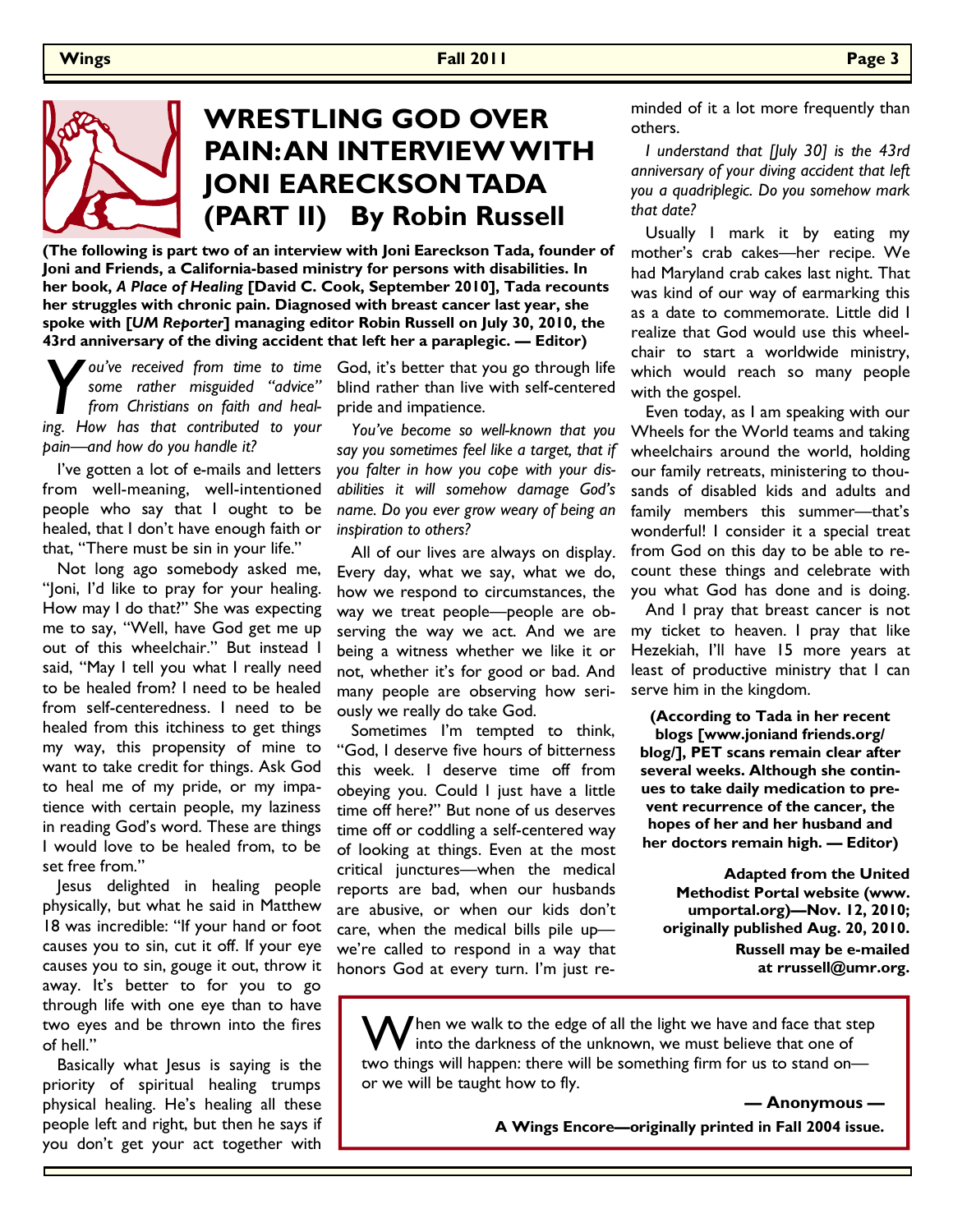

# **REACHING OUT TO YOUNG ADULTS WITH DISABILITIES By Lynn Swedberg**

In April of this year] the mainstream UMC in Houston, TX, offers a ministry press including the New York Times of advocacy, protesting her state's and Parade Magazine raised aware- budget cuts. At the same time she is press including the *New York Times* and *Parade Magazine* raised awareness that record numbers of young adults with significant disabilities are ending their public school years with no safety net in place. Graduating at a time when states face budget and service cuts, many are on waiting list for housing, day programs, or supported employment. United Methodists are reaching out in response, offering alternatives to the all too common scenario of young adults staying home and watching television all day while parents are forced to quit jobs in order to provide care.

 Naomi Mitchum, Coordinator of Special Needs Ministries at Chapelwood of advocacy, protesting her state's budget cuts. At the same time she is called to expand her church's programming to include a day program for young adults that will meet once a week and provide productive activities that will benefit other people. She also leads drumming circles and drama groups for teens and adults….**[See an interview with Naomi Mitchum on page 5 of this issue of** *Wings***.]**

 At the UM Church of the Resurrection in Leawood, KS, the Sonflower Bakery involves young adults in decorating baked goods that are sold in the church's cafe and used for fellowship events. Some work three shifts a week, others one or two. Volunteers provide



### **A PRAYER FOR COURAGE By Julie Pimlott**

God of ages past, God of ages to come, you see our lives of today. We praise and thank you for the comfort that comes from realizing you have always been with us.

We praise and thank you for your presence in our future, in our growing, in our stumbling, in our changing.

We seek you today to find strength for the journey.

We confess our need for greater faith to trust in your guiding hand, and we ask your forgiveness for the times to come when our human frailty keeps us from resting in your ways and time.

We seek you today to find courage for the journey.

Holy Spirit, grant us creativity and open hearts to rise

- to the challenge of serving you in an ever-changing world. Grant us boldness to step out in faith in ways that reveal your
- radical, unconditional love. As we say our prayers, may we be filled even now with your
- strength and courage. May we shed our fears in the knowledge that it is the power of your grace and love that gives life to our offerings of service to your creation.

In the name of Jesus Christ, our hope and strength, Amen.

**From** *Alive Now* **(May/June 2009). Pimlott attends Methodist Theological School in Ohio and hopes to be a hospital chaplain.**

assistance as needed, and participants earn gift cards plus select a goodie to take home after every shift. The church recently added a fourth day of programming. Young adults clean, sort, and repair the 2000 backpacks that church volunteers fill weekly with food for inner city children in Kansas City. The church also offers Sunday School, adult Bible study, fellowship time, handbell choirs,...and other opportunities for involvement in the life of the church.

 Mt. Horeb UMC in Lexington, SC offers a monthly day respite program for young adults, and an evening program open for all ages. One of the church's UMW circles has adopted the program as a project and provides the needed volunteers each month. Respite organizers recommend using the *Family Connections Respite Start Up Manual*, an extensive resource….Other church activities include Sunday School, an adapted VBS class, and a basketball league.

 The Western North Carolina Annual Conference offers a different approach. UMAR, founded in 1983, provides services for adults with intellectual and developmental disabilities. They provide housing in group homes in 12 of the conference's 15 districts, supported employment, and support services for individuals living in their own or guardian's homes. [Soon]...they will open their first independent living home in Cornelius, NC….

 Ruby Mossor, Church Cultivation Specialist, works with UM churches throughout the conference to provide awareness and training so that clients are supported by and integrated into faith communities. She stresses the importance of building relationships to address spiritual along with practical needs, such as providing rides to church, purchasing unfunded necessities for residents and homes, and celebrating birthdays.

> **Adapted and abridged from**  *The VOICE of the United Methodist Disability Connection* **(April 2011—Vol. 1, No. 2). Swedberg is editor of** *The VOICE***.**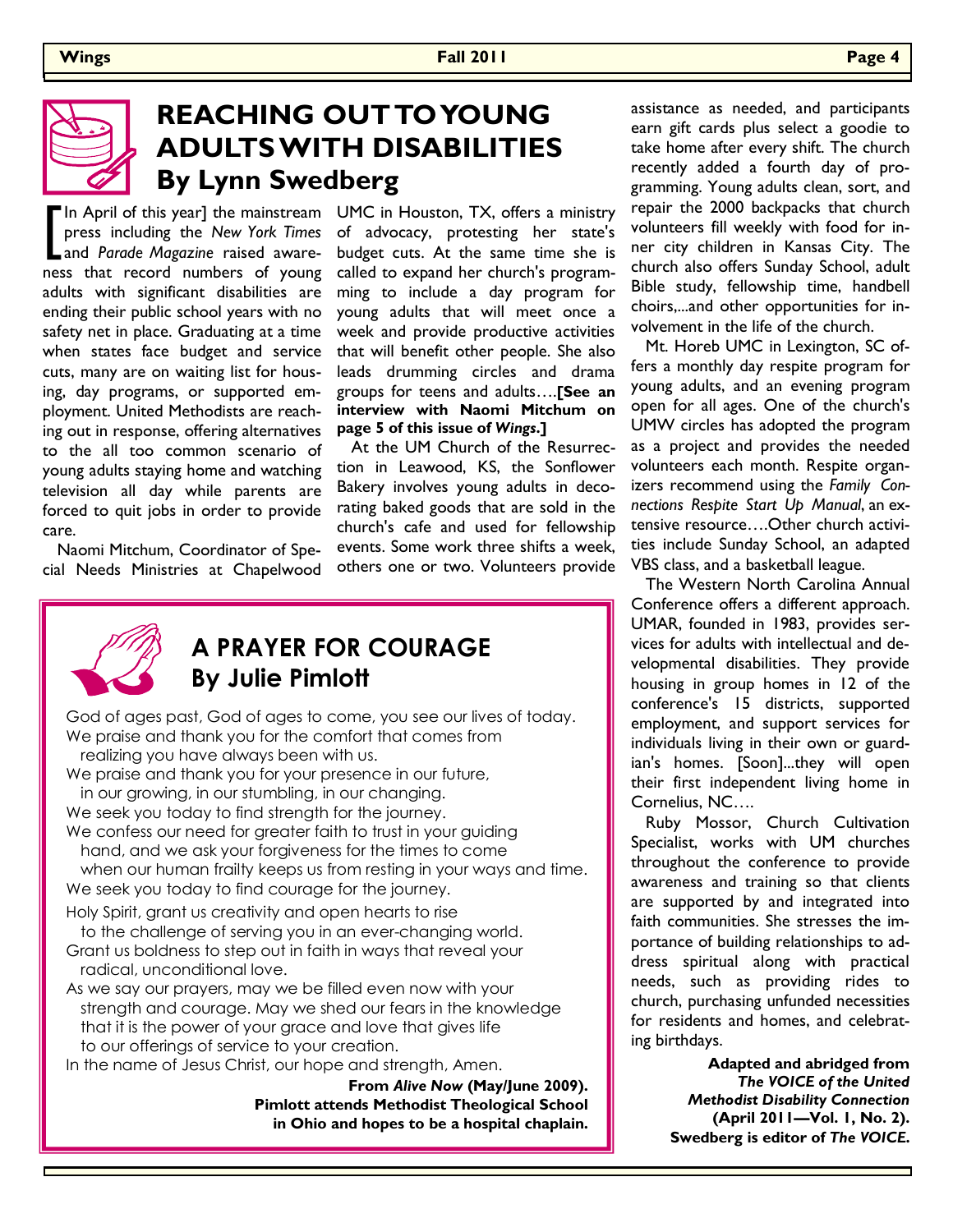

# **VERBATIM: AN INTERVIEW WITH NAOMI MITCHUM By Kate Matelan**

**N a**omi Mitchum, 81, certainly doesn't act her age. This lively Texan may be a church lady, but is not your average parish**doesn't act her age. This lively Texan may be a church ioner. She has taken her faith and transformed it into a powerhouse of potential that has been modeled by many others.** 

### *SURPRISE ME…*

 As the fulltime volunteer coordinator of special needs programs at Chapelwood United Methodist Church in Houston and a consultant for other churches, I am always on the go! Anyone in our congregation who has a disability is welcomed into our church and all of its activities.

 We work closely with our parishioners in support groups, Sunday school classes, American Sign Language services and other programs. There are also groups for the caring parents.

 I became involved in this role almost 20 years ago after leading a task force to assess the church's accessibility and inclusion. There have been many improvements intermixed with a struggle for space and funding, but every step has been worth the effort. We have grown from a Wednesday night group of four people to a crowd of 80.

 I've taken what I learned through my work and brought that to other churches as well. I'm always getting emails from other congregations asking how they can become more inclusive. So, I created a toolkit that covers information on the church environment, emergency preparedness, mentorship guidelines and a lesson plans, and much more. Spreading access to worship is such a rewarding experience and I am continuing to learn from the spirit of others.

#### *How'd you join the crip club?*

 Six months after my double mastectomy in 1979, I became ill and was first diagnosed with lupus. A little less than two decades and several diagnoses later, I was identified as having multiple sclerosis. I've been in the same power chair for the past 12 years now and a new one is due any century now—just have to get through all of the red tape!

*So when did you start conquering the world?* 

 When I decided to quit being disgusted about my disease and compliment my body on what it could do. That was when I kick started my current work and became a roaring advocate for disabilities because my mouth worked and my heart was in it.

*Any wheeling words of wisdom?*

 In life, you have to learn how to walk, talk, or wheel fast.

*How's the 9-to-5 treating you?*

I'm still writing. It's amazing how a hobby can turn into your career. With many of my books, magazine articles,

and teaching manuals already published, I am now working on a book designed for people who have cancer and their caregivers. It'll be a helpful tool for navigating the healing process and doing more than just getting through the disease.

### *Who inspires you?*

 I live in gratitude for all the generous people who inspire me and who help me achieve, especially my husband, Bob. He originally started advocacy work to be my hands and feet, but became hooked by the students' genuine spirits.

#### *Best accessible getaway?*

 Two of my favorite getaways have been to Germany and Denmark. In Copenhagen, accessibility was a breeze and the sights were breathtaking. Yet, I have had my fair share of humor while traveling. I bet there is enough material to write a book just about all of the elevators I have been stuck in.

**From "Verbatim,"** *New Mobility* **(May 2011). Reprinted by permission from**  *New Mobility* **(www.newmobility.org). Matelan may be contacted at kate.matelan@newmobility.org.**

### **COMMUNITY OF FAITH By Roberta Porter**

Called by Christ to community to worship, to pray, to learn, to care, this is not a place for us to be unchanged, safe, exclusive. Here we bring our common brokenness

and blessing; healing happens by God's grace, and our gifts are given for service. Here, in Christ's love and compassion, we belong to each other, here the stranger is welcomed, and called friend.

**From** *Alive Now* **(January/February 1999). Porter lives on the Oregon Coast with her husband, Jim, where she enjoys volunteering in her church and community.**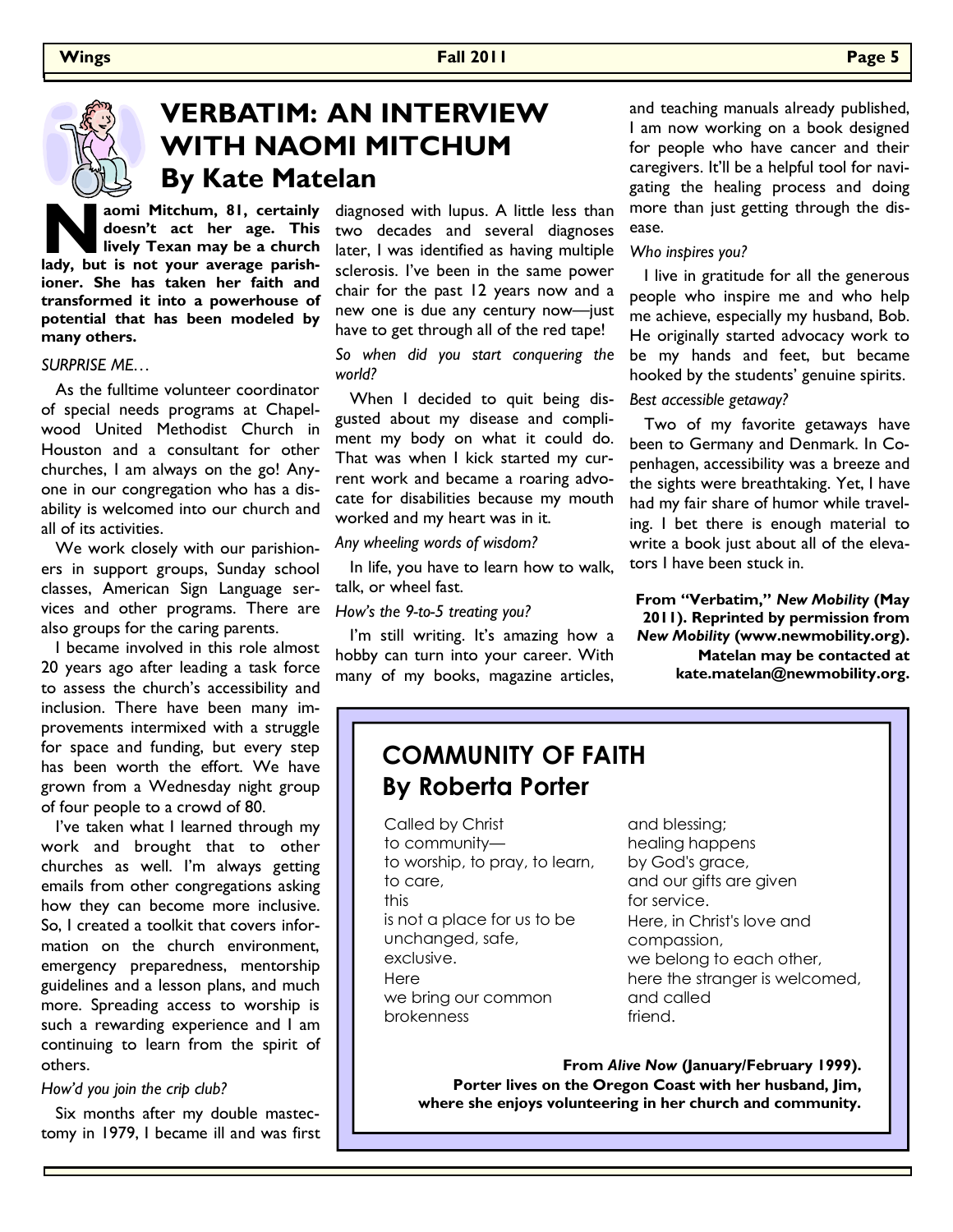

# **A TALL ORDER TO FILL: AN INTERVIEW WITH JOYCE BROWNLEE By Jo D'Archangelis**

**Below is an email interview conducted this past September with Joyce Brownlee, co-chair along with her sister, Joann Orendurff, of the Conference Committee on Disability Concerns (CCDC) of the California-Pacific Conference of the United Methodist Church. — Editor)** 

**Formal and Sour Source is the Committee has been largely inac-<br>
Joann worked with the Cal-Pac tive due to funding constraints. Since<br>
CCDC, and how long have you 2009, my sister and I have been the<br>
only ones to see that** *Joann worked with the Cal-Pac CCDC, and how long have you been co-chairs?*

 Joann and I have been members of the CCDC since the group was created in September of 2001 at Fallbrook United Methodist Church and have been co-chairs since January of 2007.

*How many Committee members do you have right now?*

 At one time there were 13 Committee members in addition to ourselves, but several of our members had to resign due to work duties or health and transportation problems. We tried to keep in touch with the few members that were left by email or phone. Lately,

tive due to funding constraints. Since 2009, my sister and I have been the only ones to see that disability access was available at Annual Conference. We have had no cooperation from district superintendents or local pastors in nominating potential CCDC members.

*The Book of Discipline requires that each CCDC include members with a disability. Do you or Joann have a disability of some kind?*

 I have fibromyalgia and degenerative disk disease, while Joann has diabetes and a herniated disk.

*What are the general functions of each CCDC in the United Methodist Church?* According to the Book of Discipline,

### **A CALL TO WORSHIP FOR DISABILITY AWARENESS SUNDAY**

**LEADER**: Lord, how awesome it is that we can gather here today and loudly sing praises to your name, and know that we are standing in your presence! **PEOPLE:** Lord, I can't stand. I use a wheelchair and there is no place for my chair.

**LEADER**: It really is great, Lord, that we are able to hear you speak to us through the proclamation of the word this morning!

**PEOPLE**: I'm sorry, God. I didn't hear what was said.

- **LEADER**: And, Lord, it's so fantastic to be able to read your Word along with the pastor, and to recite the creeds and litanies.
- **PEOPLE:** This morning my vision is dim, God. I cannot read the bulletin.
- **LEADER:** Lord, we really feel blessed that we understand everything that is happening around us in the church in this hour.
- **PEOPLE**: God, why do I learn so much slower than others, and must feel, week after week, that I do not really belong here?

**ALL**: Open us, O God. Make us accessible to your Spirit, and accessible to all your people.

### **— Adapted from Rev. Dave Wade —**

**See UMCOR/DISC website for a full listing of worship resources for Disability Awareness Sunday (http://new.gbgmumc.org/umcor/work/health/events/disabilityawareness/).** 

it is the responsibility of each CCDC (1) To raise consciousness and sensitivity among persons with or without identifiable disabilities in congregations, (2) To advocate for and help develop programs within each conference that meets the needs of persons with disabilities, and (3) To develop programs of information, education, advocacy, and training that enable local faith communities to allow full inclusivity and accessibility of persons with disabilities in their activities, programs, and leadership.

*In what particular areas do you think the Cal-Pac CCDC has been most successful in the past years?*

 We have been most successful in implementing disability access to our Annual Conference each year with special needs registration, reserved seating with numbered seat-covers for wheelchair-users and others with mobility issues, shuttle service between the chapel—where the Conference sessions are held—and the commons area and housing, and the provision of additional temporary handicapped parking spaces. Our thanks to the University of Redlands hospitality staff for their support!

*In your opinion, are there particular areas in which the Cal-Pac CCDC has not been as successful as you would have liked, and why?*

 Conferences are supposed to provide training for clergy and laity in disability ministries, including the areas of Sunday school, camps and retreats, and faith development. The 2008 Book of Discipline states that Disability Awareness Sunday shall be observed annually on a date to be determined by each conference. Our biggest challenge has been to get the Conference and the local churches to be aware of these mandates and to carry them out. We get a lot of "lip service" from Conference leaders and staff but no real encouragement and support.

For example, we have bent over

*(A TALL ORDER continued on page 7)*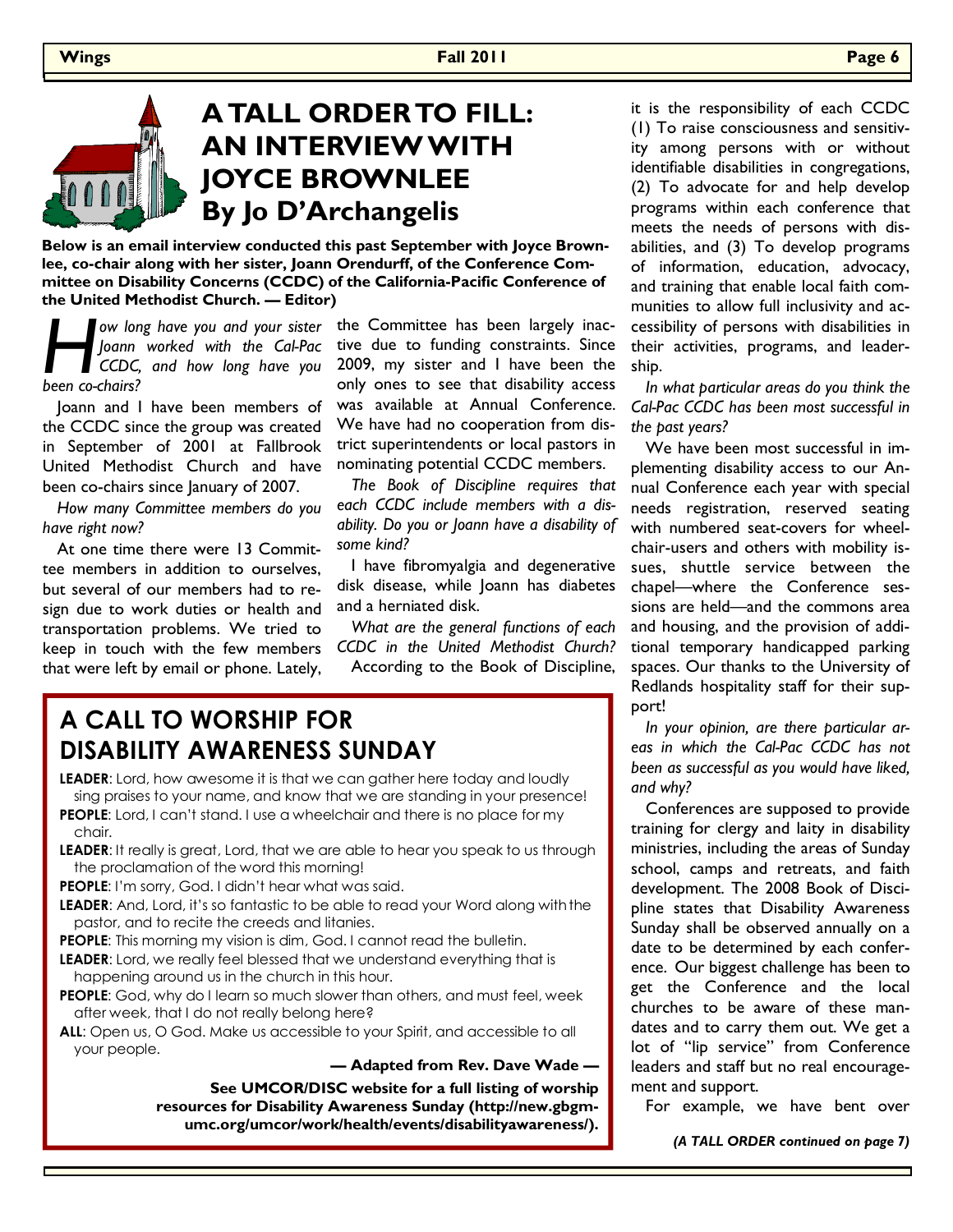backwards to encourage our local pastors to schedule Dis-**ALLITED** ability Awareness Sunday services. It's hard when you have pastors who don't even think they have members with disabilities. Not only does the lack of a Disability Awareness Sunday deprive a congregation of an opportunity to possibly hear from a speaker in the disability community or learn about ways to open their congregation to new members, the CCDC loses some of the funding from special offerings it needs to keep its head above water.

 Another example: We tried to plan a seminar for laity and pastors with speakers from the military to speak on PTSD (Post Traumatic Stress Disorder), among other topics, so our local churches would be more aware of and welcoming to those who have been injured physically and mentally in battle. We had to cancel due to lack of interest and support from the VA and from our own Conference.

 The Book of Discipline requires that the trustees of each church conduct an accessibility audit of their church campus each year. Our San Diego District Superintendent had requested that all district churches do an audit of their campus. We have printed up and made available audit notebooks at Annual Conference. We are available to assist churches with this audit and to provide training. To our knowledge, no church has followed through with the request. Here again we have experienced lack of support and interest.

*The Cal-Pac Conference is undergoing some major organizational restructuring of its programs and ministries right now. What effect are these changes having on the CCDC?*

 In July, the CCDC was put under the newly-formed Justice and Compassion Essential Ministries Team (JCEMT) as an "advocacy group." Supposedly, there will be freedom in terms of inviting whomever we want into the group and of deciding what our vision and mission and goals will be (which we actually did eight years ago).

 Insofar as we understand the new structure, any new members will be recruited to do a specific task, and, when that task is completed, they will be replaced. Wouldn't it be easier to have a permanent task force, committee, or group than to do recruiting every few months? I mean, it was hard enough finding interested people to serve in the past. We'll see what happens.

 The JCEMT met the weekend of Sept. 9-10. We were told that the Conference needs to develop a new 'culture" of accountability, respect, cooperation, and collaboration. Sounds like a tall order to me and could take a long time to bring about.

*What are your concerns for the future of*  church-related facilities.

*(A TALL ORDER continued from page 6) the CCDC in the Cal-Pac Conference? And what do you hope will happen?*

> It is unclear at this time whether the CCDC will remain in existence as it is, or in some other form, and whether or not we will continue as co-chairs. But we do believe that if the lack of support and cooperation from our Conference, districts, and local churches continues as it has in the past, the Committee will probably cease to exist in any form.

> Still, it is our hope and prayer that the CCDC does not suffer an untimely death because the ones who will fall by the wayside will be those for whom we have fought for so long to provide physical, communication, and attitudinal access to all of our churches and

## **PETITIONS ON DISABILITY ISSUES TO BE SUBMITTED TO 2012 GENERAL CONFERENCE By Debbie Wade**

**The Long-Range Committee of the United Methodist Task Force on** Disability Ministries has written four petitions to submit to the 2012 General Conference. They express our desire to help make all United Methodist people more aware of those with disabilities and that such persons be welcomed into all levels of our church. Several conferences…received copies of these petitions to be presented to their 2011 Annual Conferences.

The four petitions concern the following key points:

**\***Making the UM Task Force on Disability Ministries a Standing Committee

**\***Making changes to the Discipline paragraphs related to Clergy Incapacity Leave, renaming it Clergy Medical Leave and offering more advocacy and accommodations

**\***Making Disability Awareness Sunday a Sunday with a special offering

**\***Resolving that each Conference, in the quadrennium from 2013-2017, have a theme on disability awareness at one of its Annual Conference Sessions

 For more information, please go to the Task Force website (www.umdisabilityministries.org) and click on "advocacy." Your advocacy for these pieces of legislation, and for people with disabilities, is greatly appreciated. Please hold these petitions up in your prayers, and remember the Task Force in your prayers, as we pray for you. Together, we can help to ensure that our United Methodist Churches truly have "Open Hearts, Open Minds and Open Doors"!

> **Adapted from** *The VOICE of the United Methodist Disability Connection* **(April 2011—Vol. 1, No. 2). Debbie Wade is Chair of the Long-Range Committee of the United Methodist Task Force on Disability Ministries.**